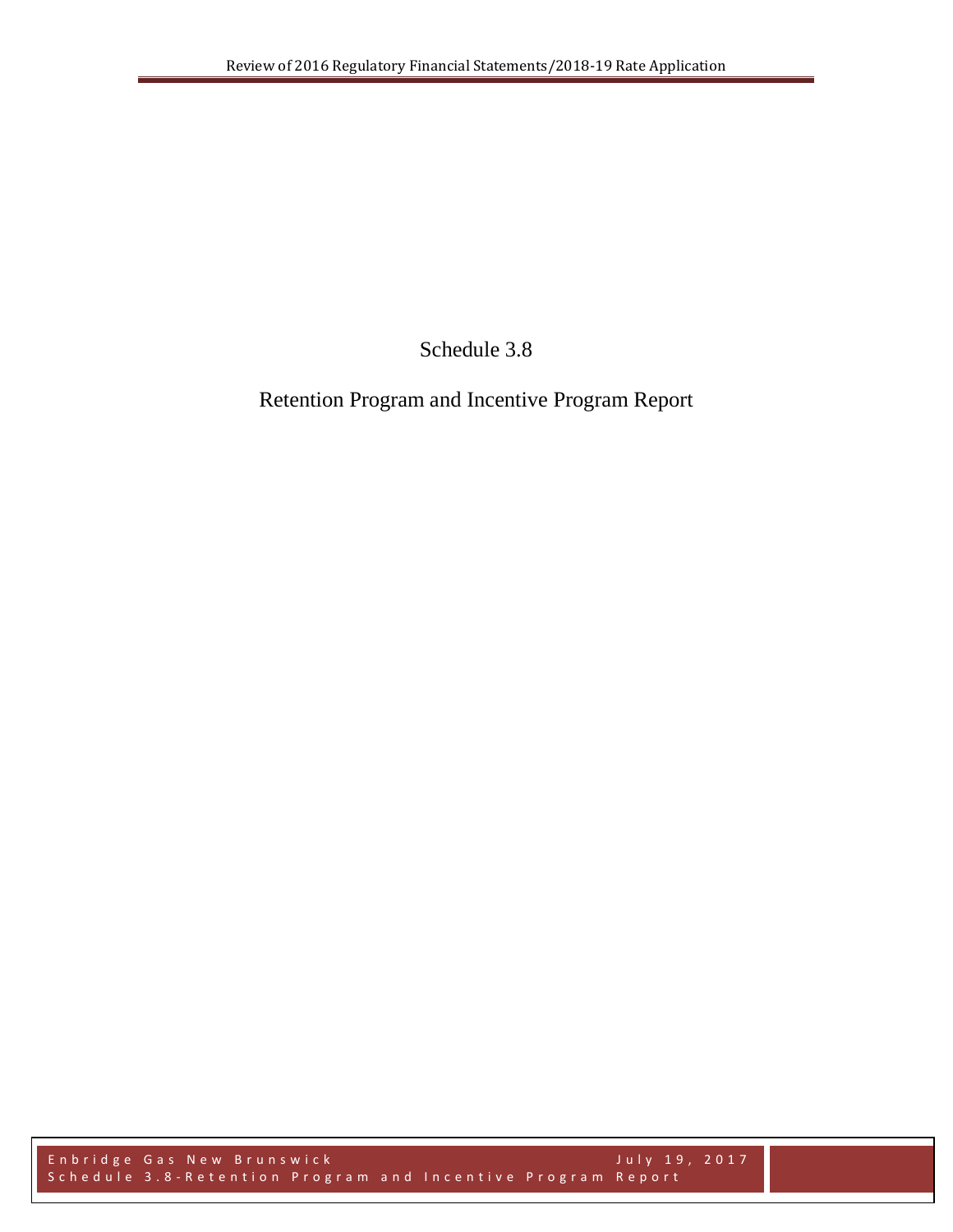## **Retention Program and Residential Incentive Program Report**

 The Board approved \$100,000 for a commercial retention program and \$100,000 for a residential incentive program in EGNB's 2017 rate application. Set out below is information on the programs for the year ending 2016 and information to date for 2017.

## Retention Program

 As outlined in Matters 306 and 330, this program is available to qualifying MGS, LGS and CGS customers. Each potential customer is evaluated individually based on variables and qualifying conditions which include:

- Customers must prove that they have been offered a competitive program in writing
- Customers must sign a contract with EGNB for a specific period of time
- Customers must continue to use natural gas for a specific period of time or they must return all funds to EGNB

 MGS customers sign a contract to remain on the system a minimum of two years. LGS and CGS customers sign a contract to remain on the system a minimum of one year. Set out below is information on the Retention Program for 2016:

|    |                   |                   |               | Annual |         |  |
|----|-------------------|-------------------|---------------|--------|---------|--|
|    |                   |                   | <b>Amount</b> |        | Revenue |  |
| 1  | <b>Customer</b>   | <b>Rate Class</b> | payable       | Saved  |         |  |
| 2  | Customer 1        | LGS               | \$<br>7,000   | \$     | 28,916  |  |
| 3  | Customer 2        | LGS               | \$<br>7,000   | \$     | 37,786  |  |
| 4  | Customer 3        | LGS               | \$<br>7,000   | \$     | 28,770  |  |
| 5  | Customer 4        | <b>MGS</b>        | \$<br>7,200   | \$     | 12,705  |  |
| 6  | Customer 5        | <b>MGS</b>        | \$<br>7,564   | \$     | 17,696  |  |
| 7  | Customer 6        | <b>MGS</b>        | \$<br>7,500   | \$     | 18,077  |  |
| 8  | Customer 7        | LGS               | \$<br>5,400   | \$     | 22,161  |  |
| 9  | <b>Customer 8</b> | <b>MGS</b>        | \$<br>6,500   | \$     | 10,298  |  |
| 10 | Customer 9        | <b>MGS</b>        | \$<br>6,500   | \$     | 11,697  |  |
| 11 | Customer 10       | <b>MGS</b>        | \$<br>7,000   | \$     | 12,708  |  |
| 12 | Customer 11       | <b>MGS</b>        | \$<br>5,000   | \$     | 9,116   |  |
| 13 | Customer 12       | <b>LGS</b>        | \$<br>2,500   | \$     | 26,935  |  |
| 14 | Customer 13       | <b>MGS</b>        | \$<br>2,350   | \$     | 11,071  |  |
| 15 | Customer 14       | LGS               | \$<br>6,075   | \$     | 18,302  |  |
|    |                   |                   | \$<br>84,589  | \$     | 266,239 |  |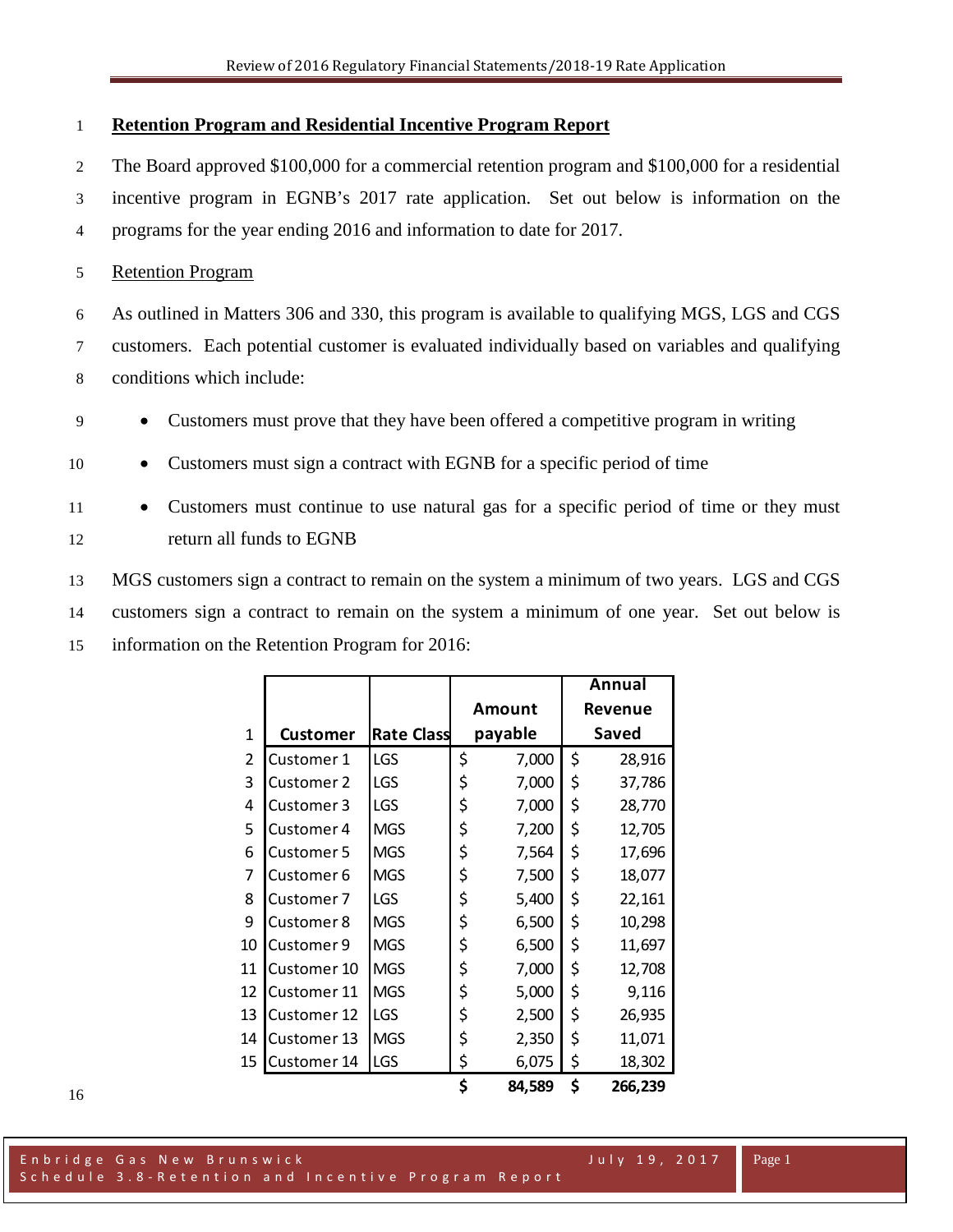| $\mathbf{1}$ | <b>Customer</b>   | <b>Rate Class</b> | Amount<br>Payable | Annual<br><b>Revenue Saved</b> |
|--------------|-------------------|-------------------|-------------------|--------------------------------|
| 2            | Customer 1        | LGS               | \$<br>4,000       | \$<br>28,008                   |
| 3            | <b>Customer 2</b> | LGS               | \$<br>4,000       | \$<br>23,739                   |
| 4            | Customer 3        | LGS               | \$<br>4,000       | \$<br>28,205                   |
| 5.           | Customer 4        | <b>MGS</b>        | \$<br>2,000       | \$<br>14,204                   |
| 6            | Customer 5        | <b>CGS</b>        | \$<br>15,750      | \$<br>77,943                   |
|              | Customer 6        | <b>CGS</b>        | \$<br>11,500      | \$<br>60,975                   |
|              |                   |                   | 41,250            | \$<br>233,073                  |

Set out below is information on the Retention Program for 2017 as at June  $30<sup>th</sup>$ .

 For the remainder of 2017, account managers will continue to evaluate the market and potential competitive offers. EGNB will respond accordingly with offers that are beneficial to the customer and the utility as per the program parameters.

 For 2018, the budget for the program will be maintained at the current level of \$100,000. For 2019, the program will be reduced to \$50,000 as the typical historical price variance between natural gas and propane is expected to continue to trend favorably.

 EGNB will continue to provide a report to the Board quarterly along with the financial statements.

Residential Incentive Program

 As outlined in Matters 306 and 330, this program is available to qualifying SGS customers. New natural gas customers will qualify for an incentive up to \$2000 depending on the amount of GJs estimated to consume and the equipment being selected for installation. Qualification requirements include:

- New natural gas residential customers only
- Property must currently have access to a natural gas pipeline
- New home construction or existing home retrofit

 Customers will sign a form confirming details and provide receipts with a requirement to burn natural gas for a minimum of two years. Amounts are not payable until all appliances are inspected and turned on.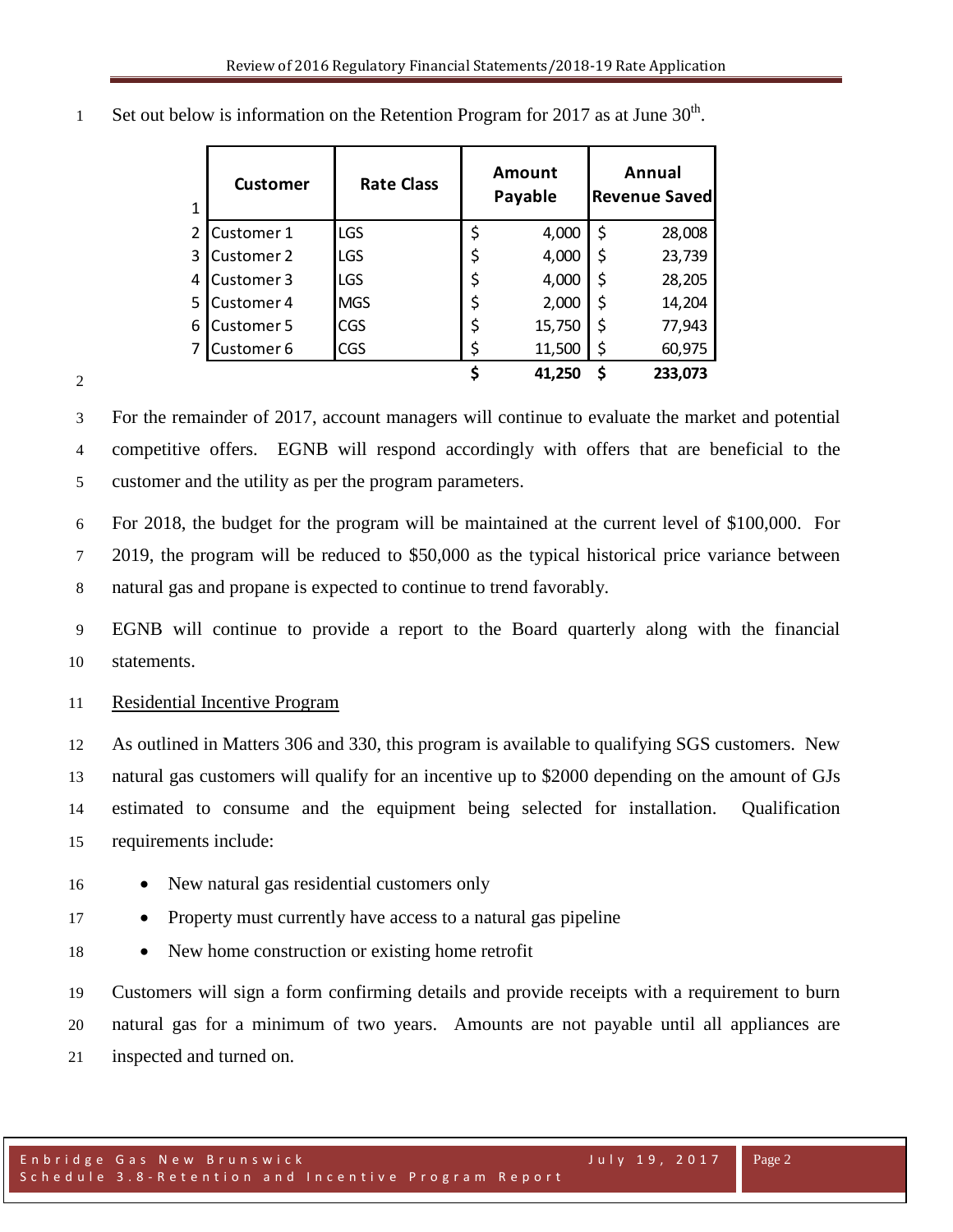Set out below is information on the Residential Incentive Program for 2016:

|                         |             | Amount |         | <b>Annual</b> | 2 Years |         |
|-------------------------|-------------|--------|---------|---------------|---------|---------|
| 1                       | Customer    |        | Payable | GJs           |         | Revenue |
| $\overline{\mathbf{c}}$ | Customer 1  | \$     | 2,000   | 77            | \$      | 1,953   |
| 3                       | Customer 2  | \$     | 2,000   | 134           | \$      | 3,078   |
| 4                       | Customer 3  | \$     | 1,609   | 75            | \$      | 1,913   |
| 5                       | Customer 4  | \$     | 1,609   | 60            | \$      | 1,617   |
| 6                       | Customer 5  | \$     | 2,000   | 40            | \$      | 1,222   |
| 7                       | Customer 6  | \$     | 1,894   | 84            | \$      | 2,091   |
| 8                       | Customer 7  | \$     | 2,000   | 75            | \$      | 1,913   |
| 9                       | Customer 8  | \$     | 2,000   | 109           | \$      | 2,585   |
| 10                      | Customer 9  | \$     | 1,225   | 97            | \$      | 2,348   |
| 11                      | Customer 10 | \$     | 2,000   | 65            | \$      | 1,716   |
| 12                      | Customer 11 | \$     | 1,163   | 70            | \$      | 1,814   |
| 13                      | Customer 12 | \$     | 1,582   | 42            | \$      | 1,261   |
| 14                      | Customer 13 | \$     | 2,000   | 93            | \$      | 2,269   |
| 15                      | Customer 14 | \$     | 2,000   | 85            | \$      | 2,111   |
| 16                      | Customer 15 | \$     | 2,000   | 42            | \$      | 1,261   |
| 17                      | Customer 16 | \$     | 2,000   | 40            | \$      | 1,222   |
| 18                      | Customer 17 | \$     | 2,000   | 57            | \$      | 1,558   |
| 19                      | Customer 18 | \$     | 1,042   | 47            | \$      | 1,360   |
| 20                      | Customer 19 | \$     | 2,000   | 77            | \$      | 1,953   |
| 21                      | Customer 20 | \$     | 2,000   | 29            | \$      | 1,005   |
| 22                      | Customer 21 | \$     | 2,000   | 54            | \$      | 1,498   |
| 23                      | Customer 22 | \$     | 2,000   | 54            | \$      | 1,498   |
| 24                      | Customer 23 | \$     | 2,000   | 54            | \$      | 1,498   |
| 25                      | Customer 24 | \$     | 2,000   | 54            | \$      | 1,498   |
| 26                      | Customer 25 | \$     | 2,000   | 54            | \$      | 1,498   |
| 27                      | Customer 26 | \$     | 2,000   | 54            | \$      | 1,498   |
| 28                      | Customer 27 | \$     | 2,000   | 54            | \$      | 1,498   |
| 29                      | Customer 28 | \$     | 2,000   | 54            | \$      | 1,498   |
| 30                      | Customer 29 | \$     | 2,000   | 54            | \$      | 1,498   |
| 31                      | Customer 30 | \$     | 2,000   | 54            | \$      | 1,498   |
| 32                      | Customer 31 | \$     | 2,000   | 54            | \$      | 1,498   |
| 33                      | Customer 32 | \$     | 2,000   | 54            | \$      | 1,498   |
| 34                      | Customer 33 | \$     | 2,000   | 54            | \$      | 1,498   |
| 35                      | Customer 34 | \$     | 2,000   | 54            | \$      | 1,498   |
| 36                      | Customer 35 | \$     | 2,000   | 54            | \$      | 1,498   |
| 37                      | Customer 36 | \$     | 2,000   | 54            | \$      | 1,498   |
| 38                      | Customer 37 | \$     | 2,000   | 54            | \$      | 1,498   |
| 39                      | Customer 38 | \$     | 2,000   | 54            | \$      | 1,498   |
| 40                      | Customer 39 | \$     | 2,000   | 54            | \$      | 1,498   |
| 41                      | Customer 40 | \$     | 2,000   | 54            | \$      | 1,498   |
| 42                      | Customer 41 | \$     | 2,000   | 54            | \$      | 1,498   |
| 43                      | Customer 42 | \$     | 2,000   | 54            | \$      | 1,498   |
| 44                      | Customer 43 | \$     | 2,000   | 54            | \$      | 1,498   |
| 45                      | Customer 44 | \$     | 2,000   | 46            | \$      | 1,340   |
| 46                      | Customer 45 | \$     | 2,000   | 166           | \$      | 3,710   |
| 47                      | Customer 46 | \$     | 2,000   | 93            | \$      | 2,269   |
|                         |             | \$     | 88,124  | 2945          | \$      | 78,030  |